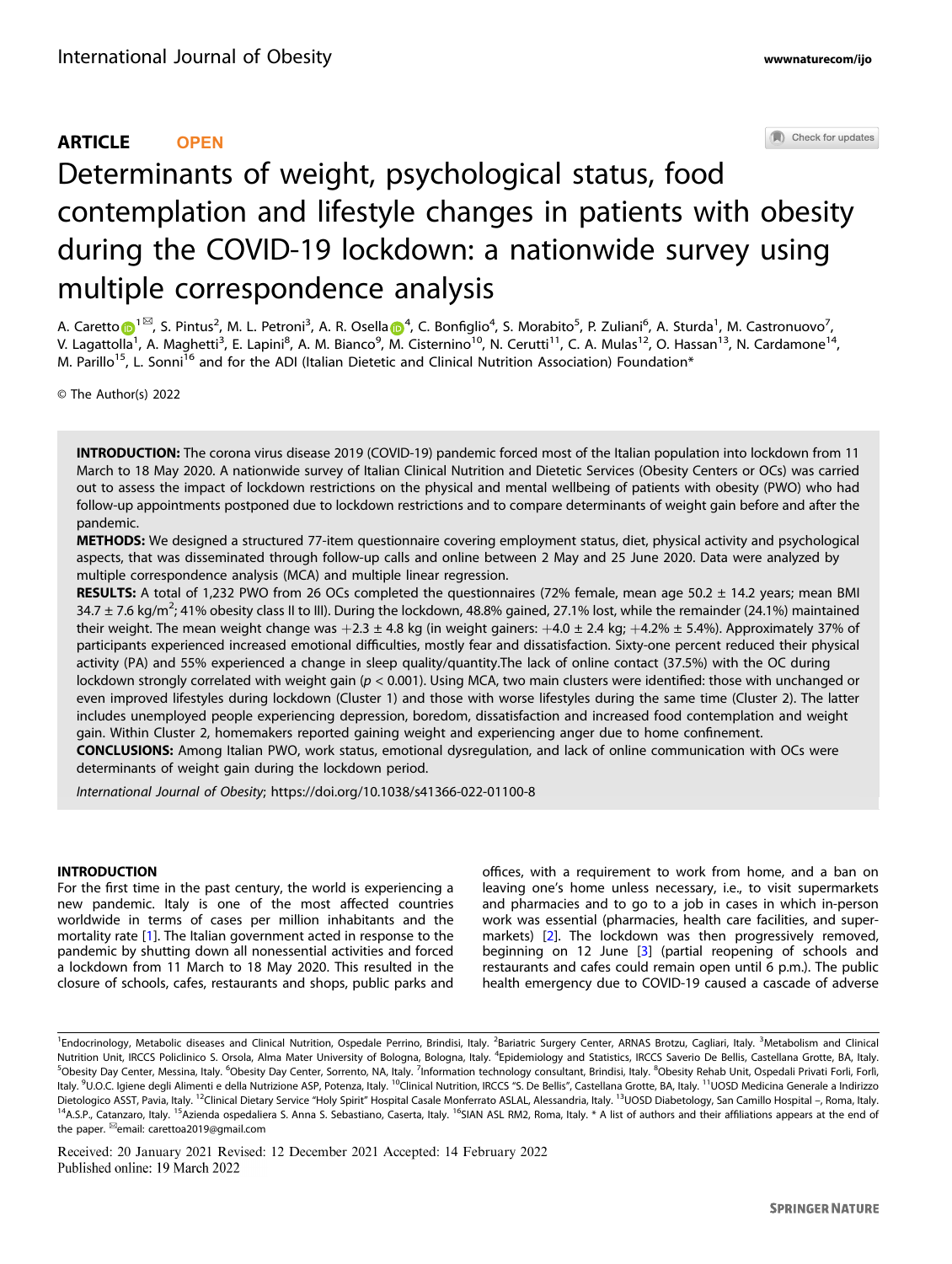consequences on the entire national health system. Outpatient clinical appointments were postponed, and this had a detrimental impact the management of chronic diseases.

Telemedicine has been used since the beginning of the lockdown to overcome the forced interruption of non-urgent outpatient visits, which were usually scheduled every 3 or 6 months, depending on the condition, and to monitor patients with chronic diseases, such as obesity  $[4, 5]$  $[4, 5]$  $[4, 5]$  $[4, 5]$ . Obesity has been shown to be associated with a higher severity of COVID-19 and a worse prognosis. This means a higher hospitalization rate and inhospital mortality and an increased need for intensive care and invasive mechanical ventilation therapy [[6](#page-6-0)–[8\]](#page-6-0).

In addition, measures to control COVID-19 transmission (e.g., lockdown restrictions, social distancing, shutting down indoor activities, working at home) are currently resulting in widespread lifestyle changes (e.g., spending more time at home, reducing PA). Psychological distress from social isolation is exacerbated by forced furlough, layoff, and loss of income [[9](#page-6-0)]. Acute stress and depressive moods have been associated with increased food intake, leading to excess weight gain in persons with obesity (PWO) during lockdown [\[10](#page-6-0)], which has also been described in countries other than Italy under similar restrictions [[11\]](#page-6-0).

Insecurity about future conditions leading to the purchase of large quantities of foodstuffs, coupled with increased exposure to food at home, reduced physical exercise, heightened stress, fear and emotional eating, may put weight control attempts in jeopardy, particularly for PWO [\[12,](#page-6-0) [13](#page-7-0)]. To the best of our knowledge, the impact of lockdown measures on the mental and physical health of PWO and their weight control has yet to be determined.

In Italy, obesity management is offered under regional health services at three levels of care: (1) primary care; (2) specialist obesity centers (OCs) (mainly outpatient services); and (3) bariatric surgery and inpatient obesity rehabilitation. Clinical Nutrition and Dietetic Services represent the majority of second-level centers for obesity management, and PWO can access them via referral from their general practitioners. Fifty-six clinical nutrition and dietetic services take part in the Italian Association of Dietetics and Clinical Nutrition (ADI) network.

We hypothesized that the COVID-19 pandemic lockdown might have negatively affected the weight control of Italian PWO that were followed up at OCs within the ADI network. In this study, we aimed to do the following:

- 1. Identify potential changes in weight and weight-related lifestyles among PWO from outpatient OCs in Italy during the COVID-19-related lockdown period (11 March to 18 May 2020).
- 2. Assess the mental and physical wellbeing of these PWO during lockdown in comparison with their pre-pandemic conditions.
- 3. Identify determinants of potential weight changes, lifestyle modifications and psychological distress observed among PWO.
- 4. Assess the potential impact on PWO to maintain communication with clinicians at the OCs during the lockdown using telemedicine to monitor weight, lifestyle and wellbeing.

#### METHODS

We conducted a multicenter prospective survey targeting PWO previously scheduled for direct examination and then postponed due to lockdown restrictions. All OCs within the ADI network were invited to distribute the survey to patients being followed up by their centers.

Details on each OC are reported at the end of the manuscript in the Study Network Members section.

The Ethics Committee of the Local Health Authority of Brindisi, the coordinating institution for all those participating, approved the study protocol. Patients provided their informed consent to participate before completing the survey.

The survey was carried out via a structured online questionnaire administered by health care personnel during phone calls (for those who wanted a phone consult or who were unfamiliar with the internet), or patients were invited to complete the questionnaire online at a later stage. Those who did not answer were contacted a second time.

The survey took place between 2 May and 25 June, 2020. The dissemination period was prolonged for two weeks after the end of the lockdown to allow patients to complete the questionnaires remotely/ online.

#### Questionnaire

A structured questionnaire with 77 items was designed to understand the impact of the lockdown restrictions on the weight, lifestyle and health of PWO. The questionnaire was developed de novo as a joint effort of the Scientific Committee of the ADI Foundation, including physicians, dieticians, psychologists and data scientists, to provide a multidimensional framework for the survey. The preliminary version of the questionnaire was pilot tested by health personnel from five centers (Brindisi, Cagliari, Bologna, Messina, Sorrento), and the suggestions provided were implemented in the final version. The English and Italian versions of the questionnaire have been included as supplementary material. All variables except for age, height and weight were structured as categorical.

The participants were instructed to check their weight in the morning with light clothes on. Since health personnel routinely accessed patients' files before calling them, PWO were asked to refer to weight measured at their last visit to the clinic before the lockdown for comparison. In the case of weight changes in the period between the last visit and the beginning of the lockdown, the last self-reported weight before the lockdown was used for comparison. Patients were categorized as overweight (BMI between 24.9 and 29.9  $kg/m^2$ ), obesity class I (BMI between 30.0 and 34.0 kg/m<sup>2</sup>), obesity class II (BMI between 35.0 and 39.9 kg/m<sup>2</sup>), and obesity class III (BMI more than 39.9 kg/m<sup>2</sup>).

The questionnaire was structured as follows:

- Section 1 Respondents were asked to fill in their sex, age, anthropometric data (self-reported weight and height), education level and current employment status.
- Section 2 Respondents were asked to report any changes in work activity during the lockdown period (e.g., no change, working from home, work suspension, layoff), changes in daily habits, lifestyle, psychological state, emotional difficulties, sleep quality, body dissatisfaction and psychophysical wellbeing.
- Section 3 This section focused on food intake and PA. In particular, respondents were asked to report any feelings of hunger, food contemplation (i.e., time spent thinking about food), importance attributed to food, dietary changes, cooking habits, dietary pattern, PA, body weight, and adherence to diet therapy.
- Section  $4$  This section assessed the use of different telemedicine procedures (e.g., phone calls, video consultations, e-mail, social media) of respondents with their center/health care consultant, the importance attributed to obesity as a disease, and the perceived need for pharmacological treatment for obesity during lockdown.

Data on dietary changes, cooking habits, and dietary patterns were not included in the current analysis since they were outside the scope of the present paper.

#### Statistical analysis

Data are described as the mean  $(\pm$  standard deviation, SD), frequency  $(\%)$ or median (range) and were compared by using ANOVA or the chi-squared test as appropriate.

The following variables from the questionnaire were analyzed in this study: Section 1 (Demographics, COVID-19 Region, Education, Work and Work type, Anthropometrics), 2 (Work Changes during lockdown, Emotional Difficulties, Sleep modification, Psycho-social wellbeing, Body Dissatisfaction), 3 (Changes in PA, Being on Diet therapy and adherence) and 4 (Willingness to use obesity drugs, Remain in Contact with the OC).

We performed MCA, which is an exploratory multivariate factor analysis, to reduce the dimensionality of large categorical data.

The aim of the MCA was to reduce a set of possibly correlated variables (including demographic and social variables plus categorical answers) into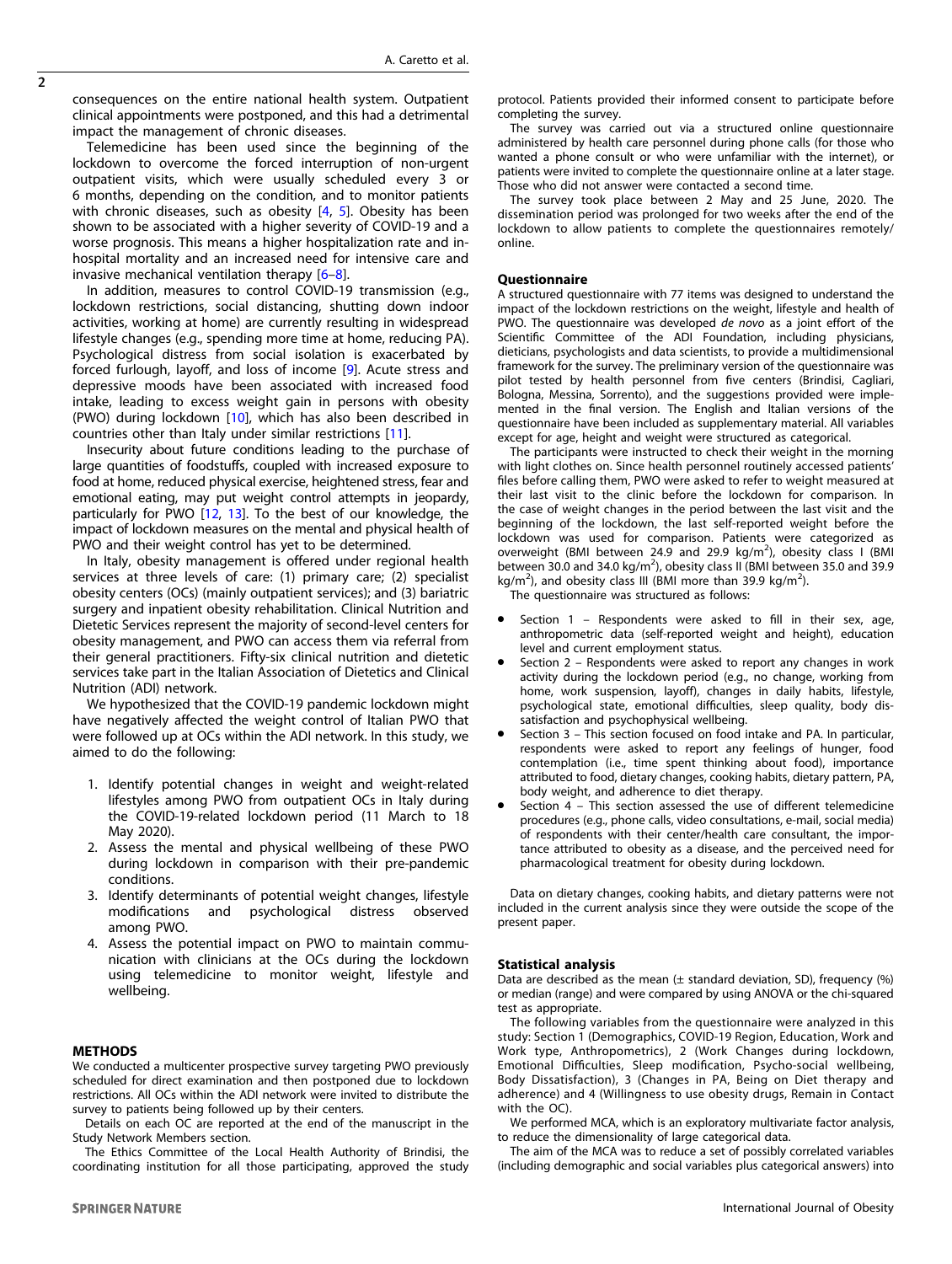a smaller group of linearly uncorrelated variables (i.e., dimensions). We set at the number of dimensions at two to capture approximately 80% of the variance [[14\]](#page-7-0) and to provide a two-dimensional graphical representation. The position of the full set of categories for each variable being investigated (i.e., category-points) in the MCA graph reveals relationships across different variables. For instance, variable categories with a similar profile tend to be grouped together, whereas those that are negatively correlated are positioned on opposite sides of the graph. We performed MCA including weight changes (i.e., weight before and after lockdown), working at home, home confinement, anxiety level, job status during lockdown, emotional difficulties and type of emotional difficulties as variables. Emphasis was placed on socioeconomic characteristics rather than on education since socioeconomic characteristics were more likely to be disparately affected by the stay-at-home orders. MCA allowed us to further analyze work conditions and employment status in relation to psychological trends and the ability to cope with distress and maintain a healthy lifestyle.

To further investigate the relationship between weight behavior during lockdown and potential determinants of weight changes, we performed a multiple linear regression analysis. The dependent variable was built as the difference between weight after the lockdown and before. Consequently, the coefficient with a negative sign (-β) indicates a prerestriction weight greater than the postrestriction weight. All independent variables were categorical. There were two criteria to choose those variables to be used for the regression. The first was the substantive contribution to each aspect of weight change, and the second was the contribution of each variable to the total variance explained by the model. To address collinearity, we used the variance inflation factor metric, which measures the correlation and strength of correlation between the explanatory variables in a regression model. The variance inflation factor for each of the explanatory variables in the model and the overall mean value were less than 2. This indicates that multicollinearity was not an issue.

Italian regions were subgrouped according to the cumulative standardized daily incidence of COVID-19 infection/100,000 inhabitants at the end of June 2020. A "high" incidence area was arbitrarily defined as >1,000 cases/100,000 inhabitants, "medium" incidence was defined as 200 to 999 cases/100,000 inhabitants, and "low" incidence was defined as < 200 cases/ 100,000 inhabitants.

## **RESULTS**

## Survey responses

Twenty-six centers (46% of those invited) agreed to recruit participants. Details on each center are reported at the end of the manuscript in the Study Network Members section. The total number of phone contacts was 2319. Of these, 1087 patients (46%) did not complete the questionnaire for time constraints or privacy reasons. Out of the 1,232 patients who participated in the survey, 875 respondents (71%) were questioned during a phone call, whereas 357 (29%) completed the online questionnaire. No differences in baseline characteristics and responses were observed between the two groups. The median number of patients enrolled in each center was 48 (range 4–160).

#### Demographics and anthropometrics of respondents

The mean age of the respondents was  $G50.5 \pm 14.3$  years (range 11–85). More than 50% of participants lived in southern Italy, whereas approximately 30% lived in northern Italy. Seventy-two respondents were female, and the proportion was consistent across all regions. Respondents had finished middle school (29%) or high school (41%) and were employed (37%), homemakers (16%) or retired (15%). The mean weight was 94.9 kg (range 57-200) at the time of interview, with a mean BMI of  $34.5 \pm 7.49$ kg/ $m^2$  (range 21.8–58.6). BMI categories were overweight 24%, obesity class I 30%, obesity class II 22%, and obesity class III 18%.

#### Lifestyle changes during lockdown

During the lockdown period, 48.8% ( $n = 601$ ) of PWO experienced weight gain and 27.1% ( $n = 334$ ) weight loss, while body weight remained unchanged in 24.1% ( $n = 297$ ) (Table [1\)](#page-3-0). Mean weight change was  $+2.3$  ( $\pm 4.8$  kg). Weight gain was 4.2 kg ( $\pm 2.6$  kg)

3

Table [1](#page-3-0) summarizes the results by subgrouping participants according to weight change status (unchanged, lost and gained). No statistically significant differences were found among the three groups of patients for age, sex, level of education, work status, working from home or not, and area of residence based on the incidence (low-medium-high) of positive COVID cases. The lifestyle and emotional characteristics of the participants by weight change are shown in Table [2](#page-4-0). Approximately 37% of all respondents had increased emotional difficulties, mostly fear and dissatisfaction, while boredom and depression were less frequent. Sixty-one percent of all PWO reduced their PA, and approximately 55% of participants who experienced a change in sleep quality/quantity with insomnia or early awakening were weight gainers ( $p > 0.001$ ).

#### Correlations with weight gain

Table [2](#page-4-0) lists significant correlations between the investigated variables and weight gain ( $p < 0.001$ ). Psychophysical wellbeing was decreased in 69.6% of PWO with weight gain and in 17% and 13% of obese patients with unchanged weight or weight loss, respectively. Emotional difficulties (weight gain 62%, unchanged 17% and weight loss 21%), changes in sleep quality/quantity (54%, 23%, and 22%), reduced PA (56%, 21%, 22%) and difficulty following the diet (68%, 15%, and 15%) were more prevalent in those reporting weight gain.

#### Use of telemedicine

The majority (62.5%) of PWO had the opportunity to keep in touch with their health care consultant via telephone, social media, video calls or emails. Lack of contact was found to significantly correlate with weight gain (weight gainers 57.8%, stable weight 28.2%, and weight loss 13.9%) (p value  $< 0.001$ ).

Fifteen percent of participants considered the use of obesity medications. This statement was made by 68.4% of those who gained weight, 21.8% of those with stable weight and 9.8% of PWO experiencing weight loss ( $p$  value < 0.001).

#### Multiple linear regression analysis

The effect of some determinants on weight difference (weight after lockdown vs. weight before lockdown) was also probed. Table [3](#page-5-0) shows that compared to participants with unchanged psychophysical wellbeing, those reporting increased psychophysical wellbeing experienced a statistically significant average decrease in weight of 2.27 kg  $(p < 0.001)$ , while those with decreased psychophysical wellbeing gained 1.02 kg ( $p = 0.001$ ). Compared to participants who self-identified as physically inactive, those who reported an increase in PA lost 1.94 kg on average. Respondents who reported "increased food contemplation" compared to those who did not report changes had a coefficient of  $+1.81$  ( $p < 0.001$ ) (an average weight gain of 1.81 kg), while participants with "decreased food contemplation" had a statistically significant weight change of  $-1.87$  kg ( $p < 0.001$ ) compared to those who did not report weight change. Respondents who attributed "greater value to food than before" compared to those who attributed "unchanged value to food" had a coefficient of  $+1.15$  ( $p < 0.001$ ). PWO in contact with their OCs had a coefficient of  $-1.10$  ( $p < 0.001$ ). This implies that they had an average weight loss of 1.10 kg compared to the reference group, that is, those who were not in contact with their OCs. Respondents without a referral OC at the time of the survey/ study had a coefficient of  $+1.01$  ( $p = 0.005$ ). The interpretation is that they had an average weight gain of 1.01 kg compared to the reference group, i.e., those who had a referral OC but who were not in contact.

Age and sex were not associated with weight change.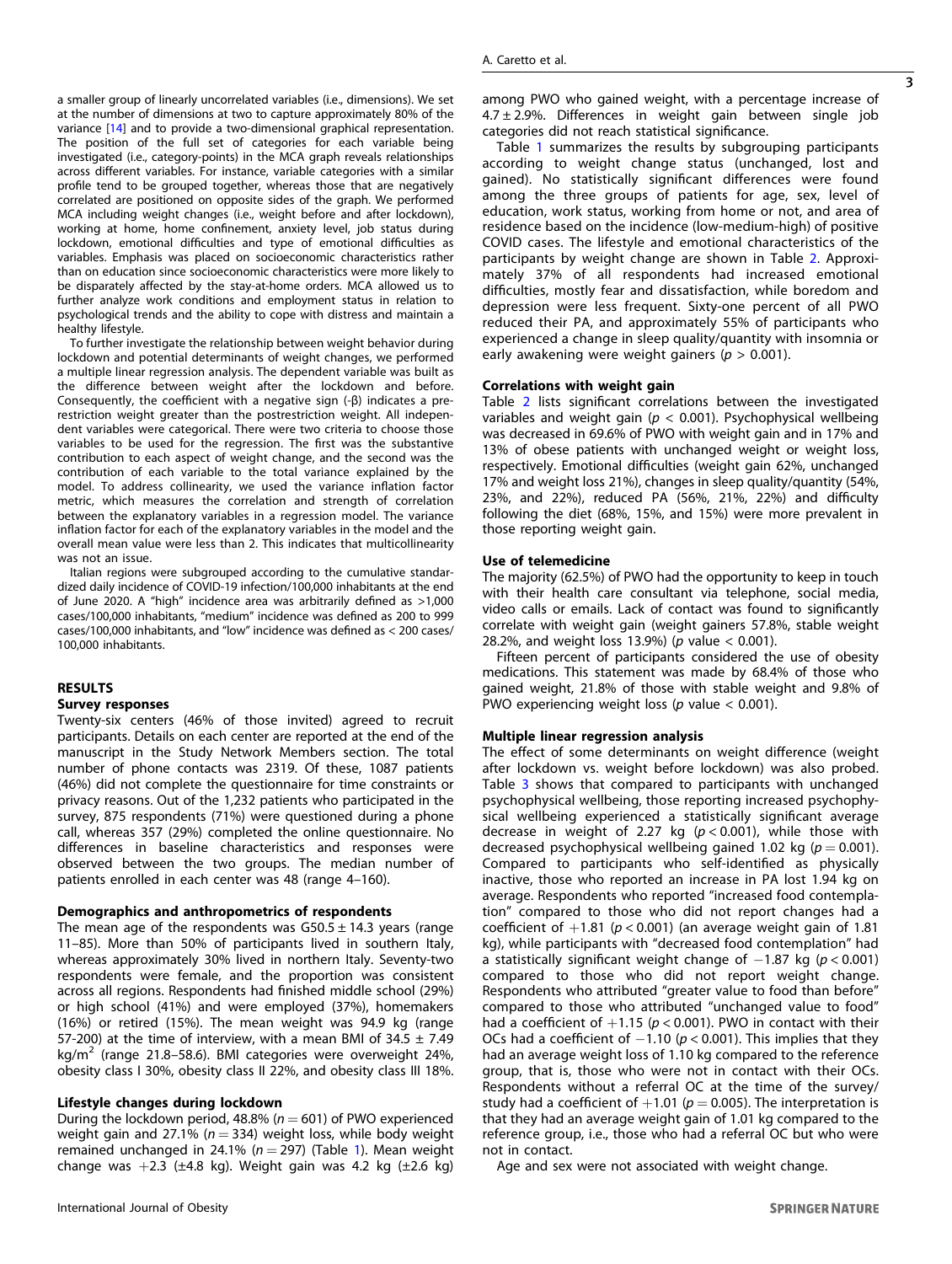<span id="page-3-0"></span>Table 1. General characteristics of participants by weight change. ADI STUDY. May–June. 2020. Italy.

| Variable                   | <b>Whole sample</b> | <b>Weight change</b> | P value*           |               |         |
|----------------------------|---------------------|----------------------|--------------------|---------------|---------|
|                            |                     | <b>Unchanged</b>     | <b>Weight loss</b> | Weight gain   |         |
| N(1232)                    |                     | 297 (24.1%)          | 334 (27.1%)        | 601 (48.8%)   |         |
| Age (Years)                | 50.48 (14.26)       | 52.15 (13.81)        | 48.14 (15.24)      | 50.89 (13.75) | 0.001   |
| Sex                        |                     |                      |                    |               |         |
| Female                     | 913 (72.46%)        | 214 (24.0%)          | 239 (26.8%)        | 438 (49.2%)   | 0.91    |
| Male                       | 347 (27.54%)        | 82 (24.5%)           | 93 (27.8%)         | 160 (47.8%)   |         |
| Weight (kg)                | 93.10 (22.74)       | 92.33 (25.33)        | 90.31 (21.06)      | 95.01 (22.45) | < 0.001 |
| Weight classes (kg)        |                     |                      |                    |               |         |
| <60                        | 27 (2.16%)          | 10 (37.0%)           | 11 (40.7%)         | 6(22.2%)      | < 0.011 |
| $60 - 70$                  | 129 (10.32%)        | 39 (30.7%)           | 39 (30.7%)         | 49 (38.6%)    |         |
| $71 - 80$                  | 251 (20.08%)        | 56 (22.8%)           | 69 (28.0%)         | 121 (49.2%)   |         |
| $81 - 90$                  | 227 (18.16%)        | 60 (27.1%)           | 65 (29.4%)         | 96 (43.4%)    |         |
| $91 - 100$                 | 249 (19.92%)        | 42 (17.5%)           | 68 (28.3%)         | 130 (54.2%)   |         |
| $101 - 120$                | 241 (19.28%g)       | 52 (22.2%)           | 60 (25.6%)         | 122 (52.1%)   |         |
| $121 - 150$                | 86 (6.88%)          | 24 (28.2%)           | 14 (16.5%)         | 47 (55.3%)    |         |
| >150                       | 40 (3.20%)          | 10 (29.4%)           | 7(20.6%)           | 17 (50.0%)    |         |
| Body mass index (Kg/m2)    | 34.51 (7.49)        | 34.10 (8.01)         | 33.26 (7.02)       | 35.36 (7.44)  | < 0.001 |
| Body mass index status     |                     |                      |                    |               |         |
| Normal weight              | 68 (5.40%)          | 24 (35.8%)           | 23 (34.3%)         | 20 (29.9%)    | < 0.001 |
| Overweight                 | 299 (23.73%)        | 74 (25.2%)           | 93 (31.6%)         | 127 (43.2%)   |         |
| Obesity Class I            | 381 (30.24%)        | 82 (22.0%)           | 102 (27.4%)        | 188 (50.5%)   |         |
| <b>Obesity Class II</b>    | 281 (22.30%)        | 64 (23.8%)           | 74 (27.5%)         | 131 (48.7%)   |         |
| <b>Obesity Class III</b>   | 231 (18.33%)        | 52 (22.9%)           | 42 (18.5%)         | 133 (58.6%)   |         |
| Work status                |                     |                      |                    |               |         |
| Unemployed                 | 111 (8.82%)         | 25 (22.9%)           | 37 (33.9%)         | 47 (43.1%)    | 0.66    |
| Homemaker                  | 208 (16.52%)        | 45 (22.3%)           | 48 (23.8%)         | 109 (54.0%)   |         |
| Artisan/Trader/Farmer      | 82 (6.51%)          | 19 (23.8%)           | 24 (30.0%)         | 37 (46.3%)    |         |
| Public employee            | 207 (16.44%)        | 54 (26.7%)           | 55 (27.2%)         | 93 (46.0%)    |         |
| Private employee           | 251 (19.94%)        | 53 (21.5%)           | 74 (30.1%)         | 119 (48.4%)   |         |
| Self-Employed              | 104 (8.26%)         | 23 (22.5%)           | 22 (21.6%)         | 57 (55.9%)    |         |
| Retired                    | 191 (15.17%)        | 51 (27.6%)           | 48 (25.9%)         | 86 (46.5%)    |         |
| Other                      | 105 (8.34%)         | 24 (24.0%)           | 25 (25.0%)         | 51 (51.0%)    |         |
| Working from home          |                     |                      |                    |               |         |
| No                         | 820 (73.67%)        | 202 (25.2%)          | 209 (26.1%)        | 390 (48.7%)   | 0.30    |
| Yes                        | 293 (26.33%)        | 59 (20.7%)           | 81 (28.4%)         | 145 (50.9%)   |         |
| Covid-19 region            |                     |                      |                    |               |         |
| Area with low incidence    | 299 (23.56%)        | 55 (19.0%)           | 88 (30.4%)         | 146 (50.5%)   | 0.14    |
| Area with medium incidence | 332 (26.16%)        | 87 (26.9%)           | 88 (27.2%)         | 149 (46.0%)   |         |
| Area with high incidence   | 638 (50.28%)        | 155 (25.0%)          | 158 (25.5%)        | 306 (49.4%)   |         |
| Education                  |                     |                      |                    |               |         |
| Primary school             | 103 (8.19%)         | 28 (27.5%)           | 28 (27.5%)         | 46 (45.1%)    | 0.46    |
| Middle school              | 372 (29.57%)        | 91 (24.9%)           | 88 (24.1%)         | 186 (51.0%)   |         |
| High school                | 525 (41.73%)        | 117 (22.9%)          | 155 (30.3%)        | 239 (46.8%)   |         |
| Graduation                 | 258 (20.51%)        | 60 (24.0%)           | 63 (25.2%)         | 127 (50.8%)   |         |

Cell values represent mean (SD) or frequency (%) as appropriate.

## Multiple correspondence analysis

As a previous step, we performed a simple correspondence analysis to probe the association between variables. Each single variable evidenced a strong statistically significant association with each other ( $p < 0.001$ ). We choose only two dimensions, that is, two axes from a Cartesian plane, as they explained the highest percentage of variability.

The results from MCA are visually shown in Fig. [1](#page-5-0). In addition to all the variables that express the moods related to emotional problems, such as anxiety, boredom, and fear, we also included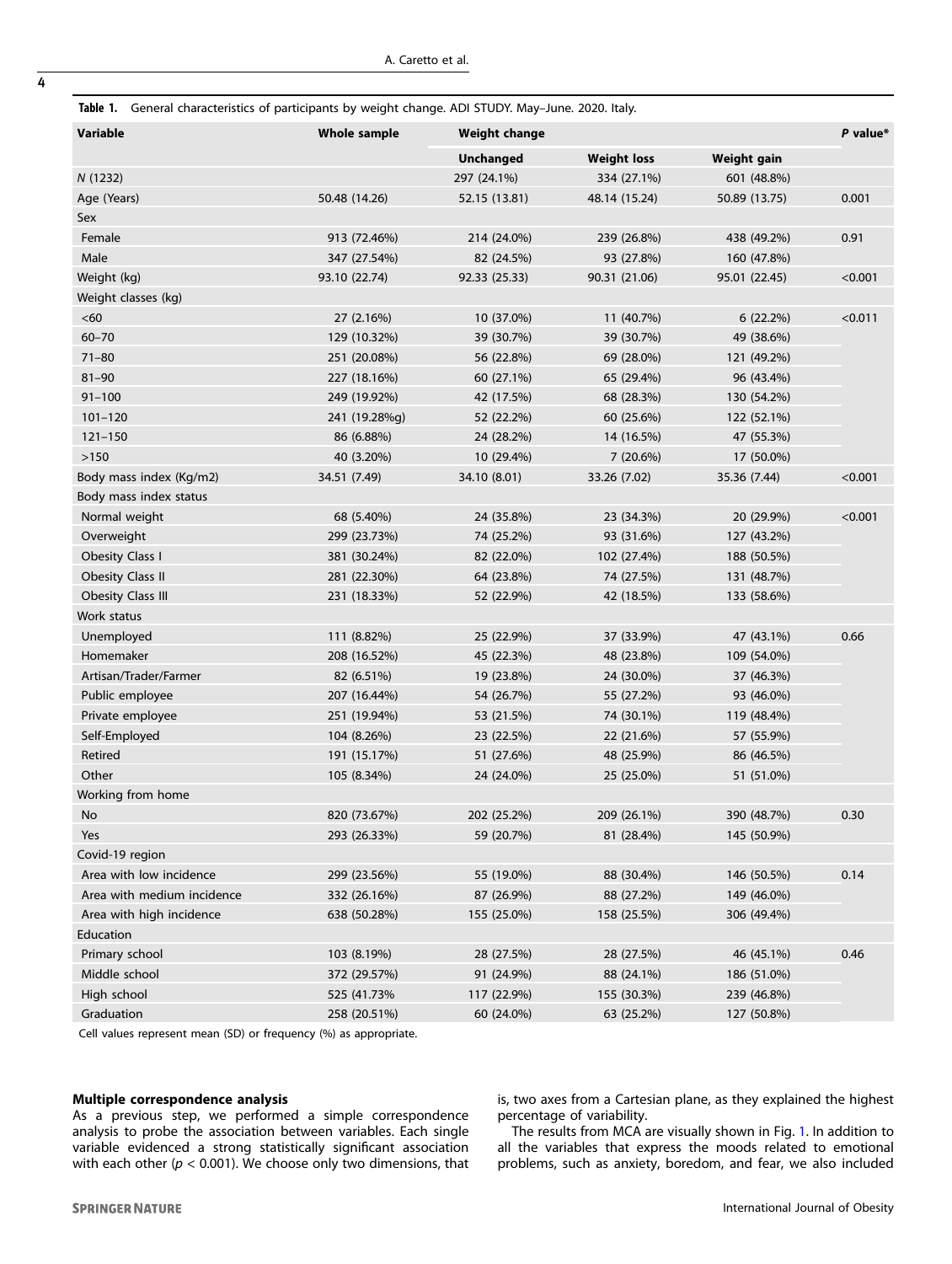<span id="page-4-0"></span>

|  |  | Table 2. Lifestyle and emotional characteristics of participants by weight change. ADI STUDY, May-June, 2020, Italy. |  |  |  |
|--|--|----------------------------------------------------------------------------------------------------------------------|--|--|--|
|  |  |                                                                                                                      |  |  |  |

| <b>Variable</b>                              |                      | <b>Weight change</b>    |                           |                    |         |
|----------------------------------------------|----------------------|-------------------------|---------------------------|--------------------|---------|
|                                              | whole sample<br>N(%) | <b>Unchanged</b><br>N(% | <b>Weight loss</b><br>N(% | Weight gain<br>N(% |         |
| $\overline{N}$                               | 1232 (100%)          | 297 (24.1%)             | 334 (27.1%)               | 601 (48.8%)        |         |
| <b>Emotional difficulties</b>                |                      |                         |                           |                    |         |
| Unchanged                                    | 714 (58.24%)         | 187 (26.8%)             | 217 (31.1%)               | 294 (42.1%)        | < 0.001 |
| Increased                                    | 452 (36.87%)         | 84 (18.8%)              | 85 (19.1%)                | 277 (62.1%)        |         |
| Decreased                                    | 60 (4.89%)           | 17 (30.9%)              | 21 (38.2%)                | 17 (30.9%)         |         |
| Sleep modification                           |                      |                         |                           |                    |         |
| No                                           | 558 (44.60%)         | 137 (25.2%)             | 177 (32.5%)               | 230 (42.3%)        | < 0.001 |
| Yes                                          | 693 (55.40%)         | 157 (23.2%)             | 152 (22.5%)               | 368 (54.4%)        |         |
| Psychophysical wellbeing                     |                      |                         |                           |                    |         |
| Unchanged                                    | 626 (50.48%)         | 180 (29.7%)             | 181 (29.8%)               | 246 (40.5%)        | < 0.001 |
| Increased                                    | 205 (16.53%)         | 43 (21.5%)              | 96 (48.0%)                | 61 (30.5%)         |         |
| Decreased                                    | 409 (32.98%)         | 69 (17.1%)              | 54 (13.4%)                | 281 (69.6%)        |         |
| Body dissatisfaction                         |                      |                         |                           |                    |         |
| No                                           | 250 (19.90%)         | 68 (28.0%)              | 101 (41.6%)               | 74 (30.5%)         | < 0.001 |
| Yes                                          | 1006 (80.10)         | 227 (23.1%)             | 231 (23.5%)               | 523 (53.3%)        |         |
| Changes in physical activity (PA)            |                      |                         |                           |                    |         |
| PA reduction                                 | 739 (60.87%)         | 160 (21.7%)             | 165 (22.3%)               | 414 (56.0%)        | < 0.001 |
| PA carried out at home                       | 208 (16.99%)         | 57 (27.4%)              | 90 (43.3%)                | 61 (29.3%)         |         |
| PA increased                                 | 74 (6.13%)           | 22 (29.7%)              | 40 (54.1%)                | 12 (16.2%)         |         |
| No PA                                        | 194 (16.01%)         | 52 (26.8%)              | 37 (19.1%)                | 105 (54.1%)        |         |
| Being on a diet therapy before lockdown      |                      |                         |                           |                    |         |
| <b>No</b>                                    | 379 (30.69%)         | 111 (29.8%)             | 41 (11.0%)                | 220 (59.1%)        | < 0.001 |
| Yes                                          | 856 (69.31%)         | 179 (21.1%)             | 291 (34.3%)               | 378 (44.6%)        |         |
| Difficulty in following a diet               |                      |                         |                           |                    |         |
| No                                           | 493 (48.81%)         | 148 (30.3%)             | 239 (48.9%)               | 102 (20.9%)        | < 0.001 |
| Yes                                          | 517 (51.19%)         | 81 (15.8%)              | 81 (15.8%)                | 350 (68.4%)        |         |
| Willingness to use obesity drug              |                      |                         |                           |                    |         |
| <b>No</b>                                    | 1168 (96.05%)        | 239 (24.3%)             | 304 (30.9%)               | 441 (44.8%)        | < 0.001 |
| Yes                                          | 48 (3.95%)           | 38 (21.8%)              | 17 (9.8%)                 | 119 (68.4%)        |         |
| Remained in contact with your obesity center |                      |                         |                           |                    |         |
| No                                           | 297 (27.17%)         | 83 (28.2%)              | 41 (13.9%)                | 170 (57.8%)        | < 0.001 |
| Yes                                          | 683 (62.49%)         | 140 (20.7%)             | 274 (40.5%)               | 263 (38.8%)        |         |
| No referral center                           | 113 (10.34%)         | 28 (25.0%)              | $4(3.6\%)$                | 80 (71.4%)         |         |

Cell values represent frequencies (%).

the variables linked to weight change and the variable "work". Cluster 1 shows a lifestyle prior to the COVID-19 lockdown that has improved or not changed, and Cluster 2 shows a worsened lifestyle.

Cluster 1 (unchanged or improved lifestyle) is linked to job categories 3 and 4 (artisans/traders/farmers, private employees, self-employed; public employees, retired people). These individuals seem to have coped well with the emotional problems related to the lockdown: unchanged or decreased weight, no anger, no depression, no boredom, no dissatisfaction, normal anxiety level, and unchanged emotional difficulties.

Cluster 2 is linked to a different employment status than those cited for Cluster 1. The majority of unemployed people and those working from home were in this cluster, and they reported experiencing depression, boredom, dissatisfaction, weight gain, and worsened lifestyle. Included in this cluster were individuals who could not leave home, those who experienced greater food contemplation, those who ate more than before and those who wanted help from obesity medication. It should be noted that homemakers seem to form a cluster of their own: they gained weight, felt angry, and confined themselves at home.

## DISCUSSION

To our knowledge, this is the first study that estimated large-scale social and demographic determinants of weight gain and linked them to psychological and lifestyle-related variables during the COVID-19 lockdown among PWO. The main finding was that age and sex did not affect weight gain, while work status did. Homemakers, those who worked at home and people laid off from their jobs experienced greater weight gain than respondents who were retired or worked outside of the home.

The results from 1232 PWO showed that the lockdown restrictions had a significant negative impact on body weight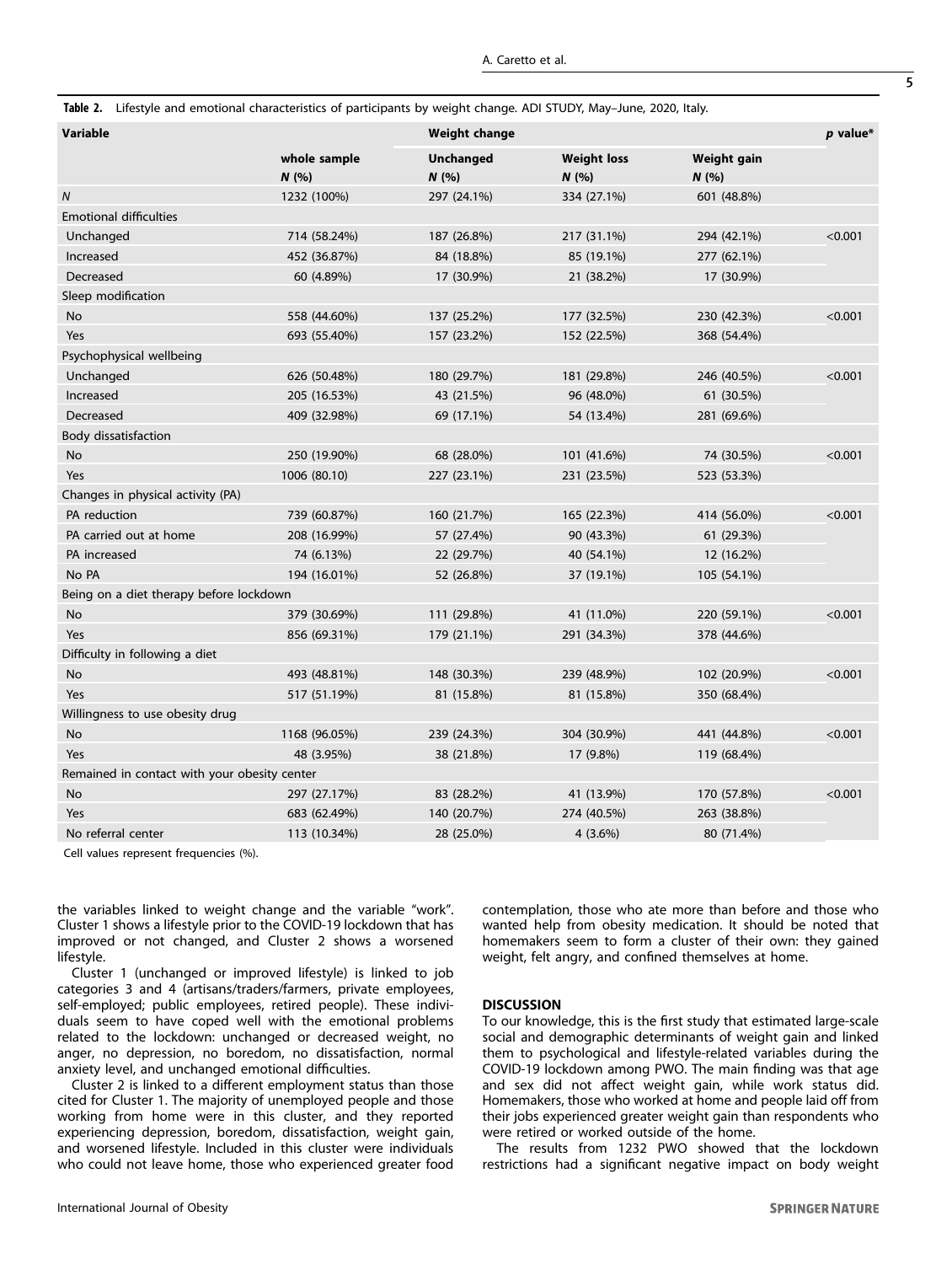<span id="page-5-0"></span>Table 3. Multiple linear regression. effect of some determinants on weight change. ADI study. May–June. 2020. Italy.

| <b>Weight differences</b>                    | Coeff     | 95% IC         |  |  |  |
|----------------------------------------------|-----------|----------------|--|--|--|
| Psychophysical wellbeing                     |           |                |  |  |  |
| Unchanged                                    | 0.00      |                |  |  |  |
| Increased                                    | $-2.25**$ | $-3.05; -1.46$ |  |  |  |
| Decreased                                    | $1.19***$ | 0.54; 1.83     |  |  |  |
| Thought of food                              |           |                |  |  |  |
| Unchanged                                    | 0.00      |                |  |  |  |
| Decreased                                    | $-1.47**$ | $-2.42; -0.53$ |  |  |  |
| Increased                                    | $1.43***$ | 0.72; 2.14     |  |  |  |
| Physical Activity Changes (PA)               |           |                |  |  |  |
| PA reduction                                 | 0.00      |                |  |  |  |
| PA carried out at home                       | $-1.27**$ | $-1.95; -0.58$ |  |  |  |
| PA increased                                 | $-2.29**$ | 0.07; 1.77     |  |  |  |
| Value you give to food                       |           |                |  |  |  |
| Unchanged                                    | $\Omega$  |                |  |  |  |
| Decreased                                    | $-0.07$   | $-1.52; 1.39$  |  |  |  |
| Increased                                    | $0.92*$   | 0.07; 1.77     |  |  |  |
| Remained in contact with your obesity center |           |                |  |  |  |
| No                                           | 0.00      |                |  |  |  |
| Yes                                          | $-0.98*$  | $-1.61; -0.35$ |  |  |  |
| I don't have a referral center               | $1.21*$   | 0.19; 2.23     |  |  |  |
| Body dissatisfaction                         |           |                |  |  |  |
| No                                           | 0.00      |                |  |  |  |
| Yes                                          | $0.96*$   | 0.27:1.64      |  |  |  |

Age and Sex adjusted estimates. In the regression model. the variable under study is the weight difference (Weight after restrictions- Weight before restrictions). Consequently the coeff. with a negative sign (-β) (Weight t1 < Weight t0) indicates a pre-restriction weight greater than the post weight. \*p value < 0.05; \*\*p value < 0.001.

and emotional and psychophysical wellbeing. These measures resulted in a reduction in PA in the majority of responders. Increased food consumption and food intake and difficulties in compliance with diet therapy were also been reported. Poor lifestyle was correlated with other variables, such as type of work, home confinement, and not keeping in contact with one's center/ health care consultant.

In the present survey, almost half of respondents gained weight during lockdown. Nevertheless, a surprisingly high percentage was able to maintain or even reduce their weight. This range of responses can be attributed to differences in the energy balance between food consumption and PA.

What influenced these differences? We found that over onethird of all respondents declared increased emotional difficulties, and more than 50% experienced insomnia or reduced sleep. These behaviors may have a negative impact on psychological health and favor weight gain [[9](#page-6-0), [13\]](#page-7-0). Body dissatisfaction was also significantly linked to weight gain. This is a well-known factor associated with binge eating and depression [\[15\]](#page-7-0) and with a higher risk of discontinuation of obesity treatment [\[16](#page-7-0)].

In the present study, PWO declaring increased food contemplation and perceived increased importance given to food gained weight. Within this mindset, increased exposure and food availability due to stockpiling of food during stay-at-home orders [[17\]](#page-7-0) might trigger overconsumption.

Further insight has been provided by MCA. We were able to identify two main clusters: respondents with unchanged or even improved lifestyles during the COVID-19 lockdown (Cluster 1) and those who had worsened lifestyles in this time period (Cluster 2). We further linked the clusters to social and psychological determinants of weight gain.

Cluster 1 included most patients (57.9%) who were able to maintain or even decrease their body weight during the lockdown. Common working conditions for respondents within Cluster 1 ranged from retirement, private or public employment, artisan/trader/farmer or self-employment. Respondents within this cluster reported no experience of significant emotional difficulties, having more freedom of movement, and having the opportunity



Fig. 1 Multiple correspondence analysis. Weight changes and emotional characteristics.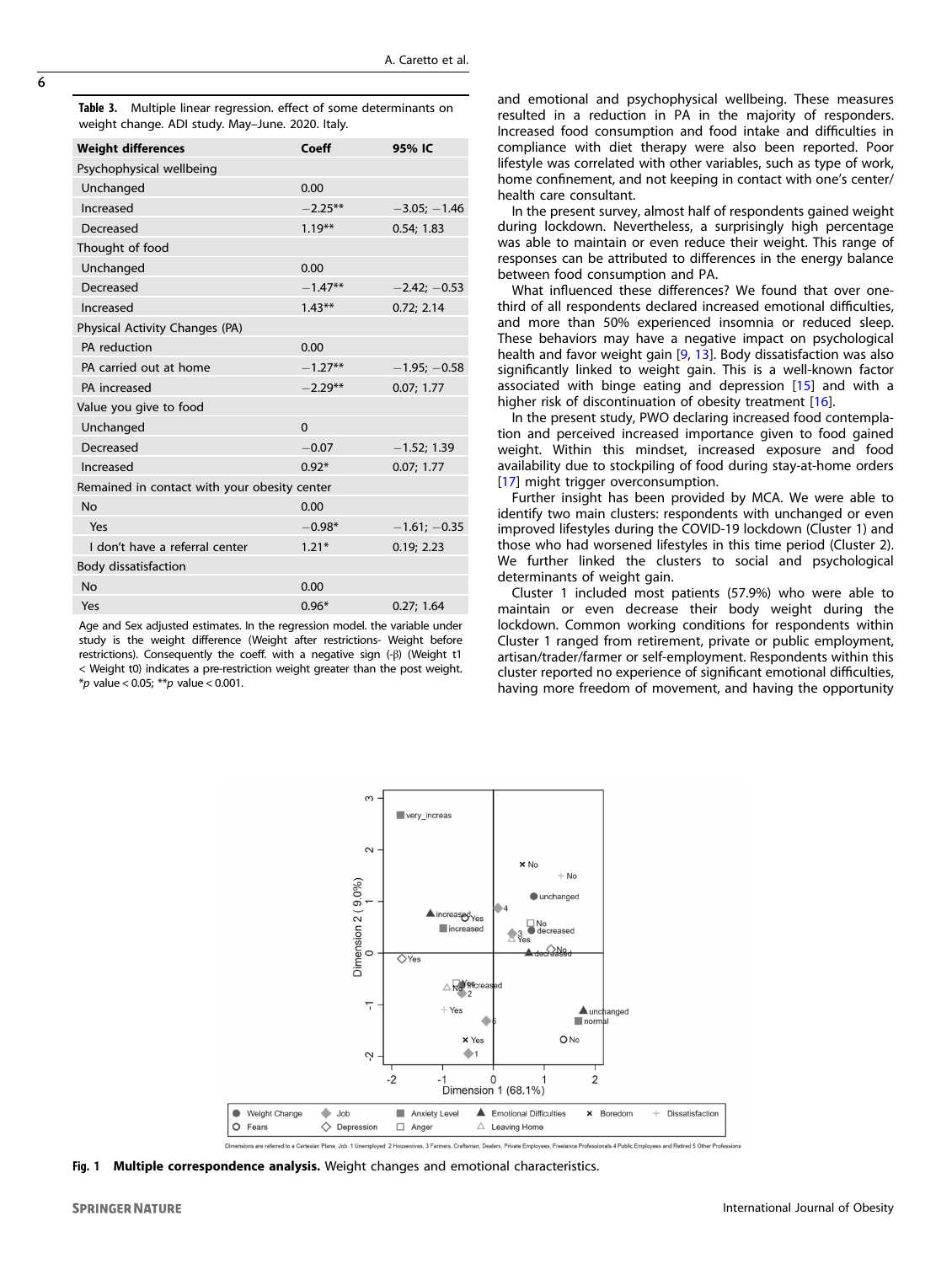<span id="page-6-0"></span>to exercise at home. PA and exercise training are associated with reduced cardiovascular risk and improved cardiometabolic risk factors, and they facilitated weight loss by creating a negative energy balance [\[18\]](#page-7-0).

The present study highlighted the correlation between psychological and lifestyle variables (e.g., emotional difficulties, reduction of PA, a relationship with food in terms of pleasure, intrinsic value, and hunger) and gaining weight. These variables in Cluster 2 again correlated with work status (i.e., being a homemaker, unemployed or working at home). Respondents within Cluster 2 appeared to be more interested in taking weight control drugs if they had the opportunity to do so.

Negative emotional states seem to represent potential pathways toward a worsening lifestyle by increasing body weight and deteriorating physical and mental health [[19](#page-7-0)]. These results are in line with those from a small series of PWO enrolled in a weight loss program [[20](#page-7-0)]. In these patients, weight gain during lockdown was predicted by loneliness and working from home, and their negative impact on emotional eating, PA, and the ability to choose healthy foods. Almandoz et al. [\[17](#page-7-0)] reported that PWO experiencing stay-at-home orders reported increased anxiety, depression, stress eating, and more difficulty in achieving weight loss goals. As in the present study, education level did not predispose patients to weight gain.

PWO who were not monitored remotely by their OCs during the lockdown reported increased difficulties in weight control. Our study suggests the utility of telemedicine, which might prove useful especially in PWO with more social fragility and emotional dysregulation leading to increased food intake. These patients might need more frequent periodic check-ups and a targeted approach. Moreover, although we did not test them in the present study, third-generation cognitive-behavioral techniques might prove useful in this respect. For example, mindfulness training delivered remotely seems promising in reducing impulsive and binge eating among adults with overweight and obesity [[21\]](#page-7-0).

Over two-thirds of the respondents who gained weight would have considered it appropriate to use obesity medications during the lockdown. This finding contrasts with the very limited use of obesity medications in Italy [[22](#page-7-0)]. Drug therapy for obesity is already considered among the pillars of the clinical management of obesity [\[23\]](#page-7-0) and will become even more so once novel, more powerful agents become available on the market [[24](#page-7-0)]. Obesity medication may also be suitable and acceptable for short-term weight management in situations, such as during the lockdown, where for a limited amount of time, a patient is intermittently exposed to environmental factors that promote weight gain and lifestyle choices are limited [[25\]](#page-7-0). While lockdowns like this are not likely to become the norm for us in the future, the colder and darker winter months could present a similar scenario for obesity patients in many countries, as individuals may experience emotional distress due to the lack of sunlight or lifestyle changes due to lower availability of fresh food and fewer options to exercise outdoors. Likewise, summers in very hot countries may produce similar effects when individuals exercise less due to the heat.

Attention must also be given to PWO who need but cannot afford obesity medications, such as our unemployed participants or individuals experiencing layoffs in Cluster 2. This issue will require close attention from policy-makers in the future to establish a cost-effective means of providing funding and insurance coverage.

What are the takeaways from this survey for clinical practice? We believe that when outpatient visits are not feasible, virtual visits must be put in place to provide patients with regular access to health care. It is also essential to target those population groups that may need an increased level of telehealth services to equalize opportunities for weight control (during lockdown/winter/heat waves but also after the height of this pandemic to get them back on track). These PWO may need other support in addition to more frequent remote consultations, which could be obesity medication, stress management/mindfulness training or lifestyle coaching.

Future studies could focus on research using a similar methodology on the impact of economic recessions (including those linked to the COVID-19 pandemic) on PWO from countries other than Italy. Additionally, it could be worthwhile to assess the role of body dissatisfaction and bariatric surgery and determinants of weight changes during critical periods.

The present study has several limitations. We believe that the sampling of patients could be a source of bias. Since 46% of contacted patients declined to participate in the survey, we cannot assume that our sample is fully representative of PWO followed up at OCs in Italy during the lockdown. Additionally, since we did not adjust the analysis for the timing/date of interviews, this could have decreased some of the effect sizes observed.

#### CONCLUSIONS

We were able to identify different clusters of PWO during the COVID-19 lockdown: (1) those who struggled to maintain weight/ healthy lifestyle/wellbeing vs. (2) those who reported no changes or improvements in either, and we were able to identify social and psychological factors associated with both clusters.

Our findings focus attention on the follow-up of chronic diseases such as obesity during the COVID-19 pandemic. Political choices that focus on preventing the interruption of follow-up medical care and decreasing the impact on public health should be prioritized; for example, training in telemedicine use could be added to health professionals' education [[26\]](#page-7-0). Shared strategies are urgently needed to face the double challenges posed by obesity and the COVID-19 pandemic. The duration of the pandemic and the persistence of restrictive policies by the states (not only Italian policies) require answers that are as common as possible and adaptable to all chronic diseases.

#### **REFERENCES**

- 1. COVID-19 Data Repository by the Center for Systems Science and Engineering (CSSE) at Johns Hopkins University. Baltimore, Maryland, USA. hiips://github. com/CSSEGISandData/COVID-19.
- 2. Decree of the President of the Italian Council of Ministers. Rome, Italy. http:// governo.it/sites/new.governo.it/files/dcpm20202322.pdf
- 3. Data from the Italian Ministry of Health. Rome, Italy. hiips://www.istat.it/it/ files// 2020/12/Rapp\_Istat\_Iss.pdf
- 4. Telemedicine-Opportunities and developments in member states, 2nd ed. Geneva, Switzerland: WHO press; 2010. hiips://www.who.int/goe/publications/ goe\_telemedicine\_2010.pdf.
- 5. Runfola M, Fantola G, Pintus S, Iafrancesco M, Moroni R. Telemedicine implementation on a bariatric outpatient clinic during COVID-19 pandemic in Italy: an unexpected hill-start. Obes Surg. 2020;30:5145–9.
- 6. Farias Costa F, Reis Rosario W, Ribeiro Farias AC, Guimaraes de Souza R, Duarte Gondim CS, Assunçao, et al. Metabolic syndrome and COVID-19: An update on the associated comorbidities and proposed therapies. Diabetes Metab Syndr. 2020;14:809–14.
- 7. Finer N, Garnett SP, Bruun JM. COVID 19 and obesity. Clin Obes. 2020;10:e12365.
- 8. Yang J, Tian C, Chen Y, Zhu C, Chi H, Li J. Obesity aggravates COVID-19: an updated systematic review and meta-analysis. J Med Virol. 2020;93:1–13.
- 9. Salari N, Hosseinian-Far A, Jalali R, Vaisi-Raygani A, Rasoulpoor S, Mohammadi M, et al. Prevalence of stress, anxiety, depression among the general population during the COVID-19 pandemic: a systematic review and meta-analysis. Glob Health. 2020;16:57.
- 10. Di Renzo L, Gualtieri P, Pivari F, Soldati L, Attinà A, Cinelli G, et al. Eating and lifestyle changes during COVID-19 lockdown: an Italian survey. J Transl Med. 2020;18:229.
- 11. Rodríguez-Pérez C, Molina-Montes E, Verardo V, Artacho R, García-Villanova B, Guerra-Hernández EJ, et al. Changes in dietary behaviours during the COVID-19 outbreak confinement in the Spanish COVIDiet Study. Nutrients. 2020;12: 1730.
- 12. Popkin BM, Du S, Green WD, Beck MA, Algaith T, Herbst CH, et al. Individuals with obesity and COVID-19: a global perspective on the epidemiology and biological relationships. Obes Rev. 2020;21:1–17.